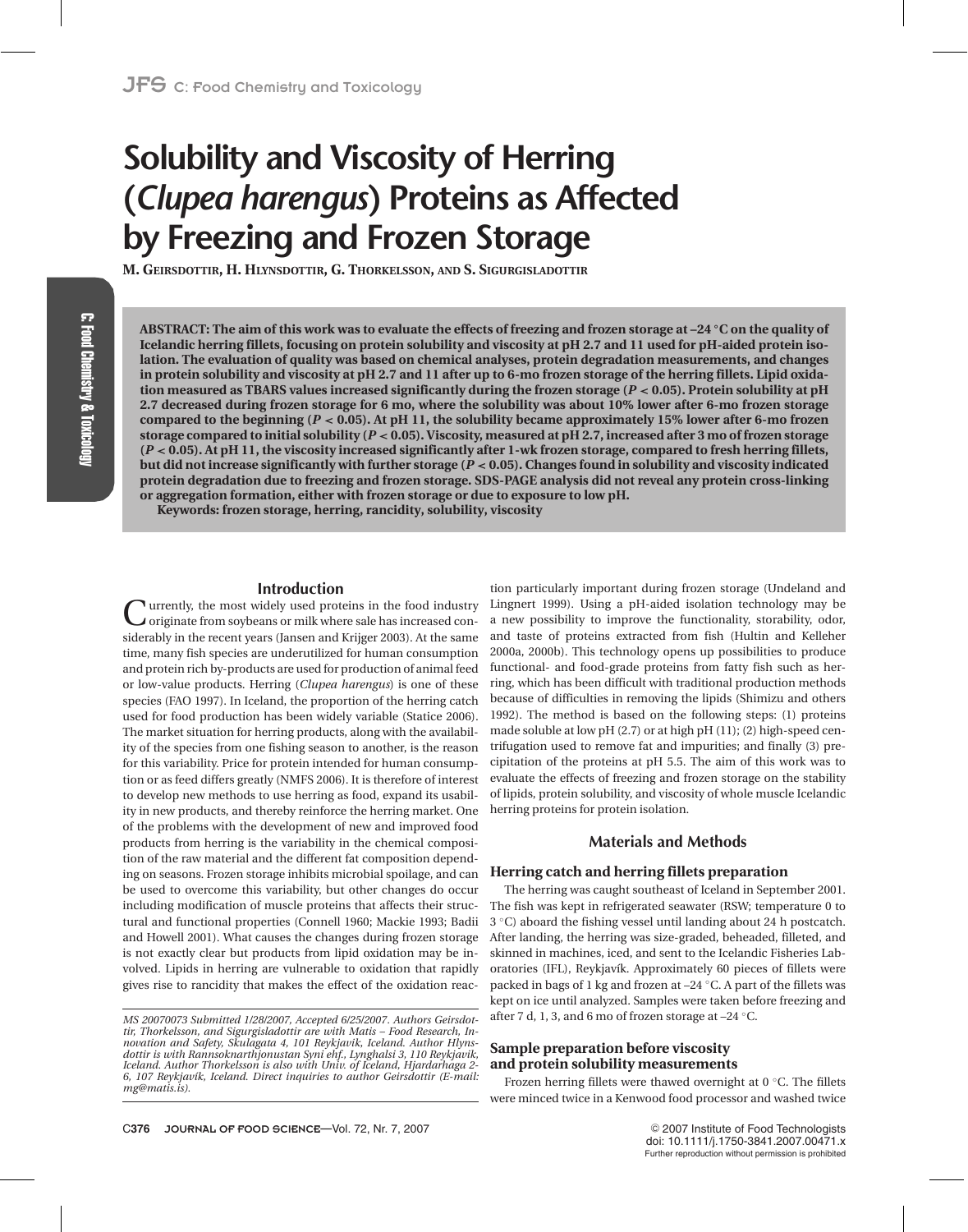# Solubility and viscosity of herring proteins . . .

with cold water (4  $\degree$ C), 1 part herring and 3 parts water. The resulting slurry was gently stirred for about 10 min at each wash and then drained through a layer of cheesecloth. Protein solubility and viscosity were measured in homogenized solution that included 1 part washed herring muscle and 9 parts cold water. The solution was homogenized for 45 s in a Ultra Turrax T25 (20500 rpm) and pH adjusted to desired value between 2 and 12 with 1 M NaOH or 1 M HCl. Viscosity was measured directly in the sample after adjusting to desired pH value but before measuring protein solubility the sample was centrifuged for 30 min at 8000 rpm in Sorvall RC-5B refrigerated superspeed centrifuge with GS-3 rotor at approximately 4 ◦C. Soluble proteins were measured in the middle supernatant layer.

# **Proximate analysis of herring fillets and mince**

Chemical composition was measured in unfrozen herring fillets. Furthermore, protein quantity was measured in washed herring mince at each sampling point. The nitrogen content was determined by the Kjeldahl method in a Kjeltec Auto sampler 1035/30 system (N ∗ 6.25). Water content in muscle was measured as weight loss after 4 h at 103  $\pm$  1 °C. The fat content was determined using Soxhlet according to Method BA 38 and application note Tecator number AN 301 (AOCS 1997). Salt content was determined by an AOAC method number 937.09 for measurement of salt in fish (AOAC 2000).

# **Thiobarbithuric acid reactive substances (TBARS)**

TBARS were determined by a slightly modified steam distillation method (Tarladgis and others 1960), where the sample size was reduced to 5 g and antioxidants (5 mL of 0.5% propyl gallate and 0.5% ethylene diamine tetraacetic acid in water) were added to the sample during blending. Malondialdehyd-bis-(diethyl acetate) was used as a standard.

#### **Protein solubility**

Solubility was tested according to Stefansson and Hultin (1994) with some modifications. Soluble protein was determined by the Biuret method (Layne 1957; Torten and Whitaker 1964) by combining 1 part sample, 4 parts Biuret reagent, and 1 part 10% deoxycholic acid. The deoxycholic acid was added to eliminate lipids from the test solution that could interfere with the measurement. Bovine serum albumin (BSA) was used as a standard. The protein content in the initial homogenate before solubilization was determined by the Kjeldahl method as stated earlier.

#### **Viscosity in herring homogenate**

The viscosity was measured after protein solubilization/precipitation at different pH values from 2 to 12 according to Undeland and others (2003). The homogenates were placed into a 400-mL Pyrex beaker on ice. Viscosity was measured at 4 to 6 ◦C using Bohlin visco 88 BV with nr C30 spindle (30 mm in diameter) at 1000 rpm. Each sample was measured twice and the results were presented as mPa·s.

# **Electrophoresis**

Samples for electrophoresis were taken from the homogenate. Sampling was made from fresh herring and after 1-wk, 1-, and 6 mo frozen storage. SDS-PAGE electrophoresis were performed according to the discontinuous electrophoresis method of Laemmli (1970) using 4% stacking gel and 15% acrylamide gel. The molecular weight markers used were from Bio-Rad (nr 161-0304 and 161- 0303).

# **Measurements of pH**

The pH was measured with Orion pH meter (model 290A, Orion, Boston, Mass., U.S.A.).

# **Statistical analysis**

Mean values were compared with a 1-way analysis of variance (ANOVA) using NCSS (version 2000; NCSS Statistical Software, Utah, U.S.A.) with respect to statistical significance (significance level  $P < 0.05$ ).

# **Results and Discussion**

#### **Chemical composition**

Chemical composition of raw material, skinned herring fillets was 68% water, 18.1% protein, 12.4% lipids, 0.2% salt, and 1.4% ashes.

# **Lipid oxidation**

Lipids in herring are susceptible to oxidation caused by the unsaturated nature of the lipids and the fact that herring is a darkfleshed fish which contains a large number of both enzymatic and nonenzymatic prooxidants (Chaijan and others 2006). During frozen storage, the TBARS increased significantly through the storage time  $(P < 0.05)$  (Figure 1), which is in accordance with what other researches have discovered (Undeland and Lingnert 1999; Tokur and others 2006). The increase in TBARS indicated the formation of secondary oxidation products (Frankel 1998). Two days passed from catch until the herring fillets were frozen. During that time, the lipids had already started to oxidize explaining why the TBARS were around 0.75 mg mal/kg before freezing, emphasizing the importance of good raw material handling before freezing (Figure 1).

#### **Changes in protein solubility during frozen storage**

The solubility of proteins in fresh herring muscle homogenate changed with pH where it was highest at low and high pH values and lowest near the isoelectric point at pH 5 to 6 (Figure 2). The shape of the protein solubility curve with pH is well known, both for proteins in general and fish proteins such as myofibrillar proteins from cod (Spinelli and others 1972) and Atlantic croaker (Kristinsson and Liang 2006). At the pH of unadjusted washed herring muscle homogenate (pH approximately 7), using fresh muscle, approximately 16% of the proteins was soluble but approximately 90% was soluble at  $pH < 3.5$  and  $pH > 11$ . The level of sarcoplasmic proteins usually found in fish muscle tissue is approximately 25% to 30% (FAO 1995). It was therefore apparent that by washing the homogenate with water the amount of sarcoplasmic proteins can be decreased. Protein isolation is performed at low pH (2.7) or at high pH (11) and it is therefore of interest to describe how the protein solubility at those pH values is affected by frozen storage of the raw material. Solubility of herring proteins extracted at both pH 2.7 and pH 11 decreased with frozen storage up to 6 mo (Table 1). The protein solubility at pH 2.7 changed significantly  $(P < 0.05)$  compared to fresh muscle during 6-mo frozen storage and was 80% compared to 90% in fresh muscle. Protein solubility at pH 11 of the washed herring muscle changed significantly during 6-mo frozen storage and had diminished from 87% protein solubility in fresh muscle to 72% of proteins soluble (Table 1). Decrease in protein solubility after frozen storage has been shown by other researchers (Undeland and others 2003). The decreased solubility indicated that protein denaturation had occurred due to the freezing and frozen storage. The increased TBARS showed that aldehyde had been generated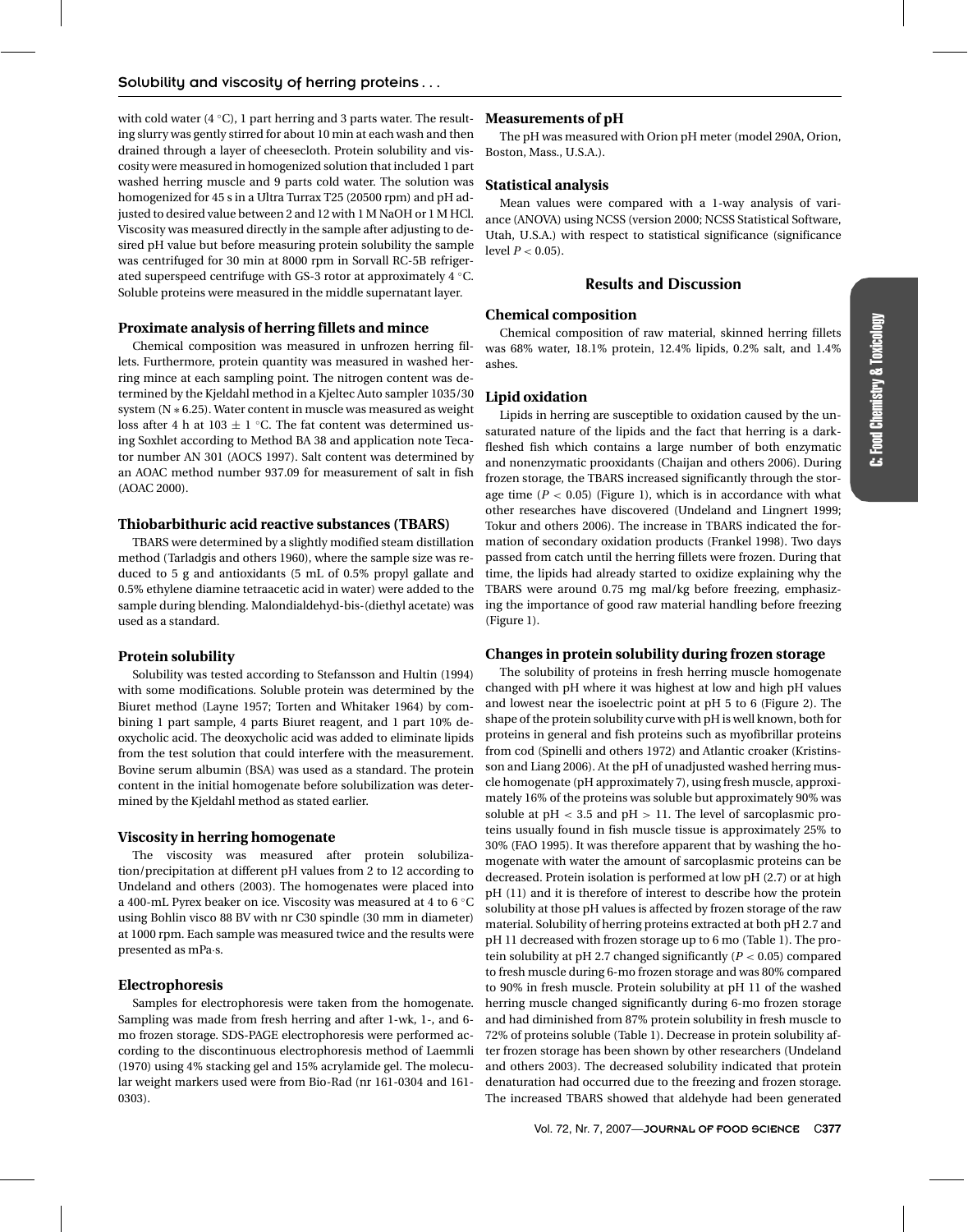

due to lipid oxidation. Aldehyde could participate in protein degradation (Buttkus 1967; Tironi and others 2002).

# **Viscosity of herring muscle homogenate affected by frozen storage**

Viscosity of unfrozen herring protein homogenate changed with pH in a similar way as the protein solubility; viscosity was the lowest around the isoelectric point and increased as the pH was lowered or increased (Figure 3A). When the pH of a homogenate from fresh, washed herring muscle was acidified, the viscosity increased sharply below pH 4.5, reached a maximum at pH 3, and decreased sharply when the pH was decreased below this value. The same pattern was observed when the pH was increased in homogenate from unfrozen herring muscle; the viscosity increased sharply above pH 7.5, reached a maximum at pH 10, and then decreased again when the pH was increased further (Figure 3A). This peak pattern changed at pH 11 when the raw material had been frozen. After 1 wk frozen storage of the raw material, the peak had diminished and after 6-mo frozen storage the peak had disappeared and the viscosity increased even more at pH 12 instead of declining as in the fresh muscle. This change was not seen at the low pH (Figure 3A). Viscosity increased at pH 2.7 significantly after 3-mo frozen storage compared to fresh muscle (*P* < 0.05). Freezing and frozen storage for 1 wk increased viscosity significantly at pH 11. Further frozen storage did not change the viscosity significantly (Figure 3B). Viscosity at pH 7 did not change significantly (*P* < 0.05).

The difference in viscosity with pH of herring muscle homogenate and the effects of frozen storage have been observed by other researchers (Undeland and others 2003). However, the change found on the viscosity peaks by frozen storage (Figure 3A) is not consistent with what Undeland and others (2003) observed in white muscle homogenate from New England herring. In that study, the viscosity peak disappeared in the low pH range but not in the high range by frozen storage at  $-18$  °C for 18 d opposite to what was found here. Based on the findings by Kristinsson and Hultin (2003) that the myosin molecule is more affected by low pH then high pH, it was expected that the viscosity curve would change with frozen storage in the same manner as found by Undeland and others (2003). It should though be kept in mind that in the present study the whole muscle from herring fillets was used, not just the

Table 1 - Protein solubility of washed herring muscle ho**mogenate at pH 2.7, pH 7, and pH 11 after different time in frozen storage at –24 ◦C**

| Months | pH 2.7                 | pH <sub>7</sub>      | pH 11                  |
|--------|------------------------|----------------------|------------------------|
| 0      | $90.0^{a,b} \pm 3.0$   | $15.6^a \pm 2.4$     | $86.6^{\circ} \pm 0.5$ |
| 0.25   | $93.4^{\circ} \pm 1.0$ | $25.5^{\circ}$ + 3.1 | $85.5^a \pm 1.7$       |
| 1.     | $89.4^{\rm a} + 3.7$   | $31.8^b \pm 2.7$     | $90.2^b + 3.4$         |
| 3      | $84.7^{b,c}$ + 2.3     | $30.0^{\circ}$ + 9.2 | $85.2^a \pm 1.9$       |
| 6      | $80.9^{\circ}$ + 4.6   | $24.2^b + 2.7$       | $71.6^{\circ}$ + 1.7   |

<sup>a</sup>Values are means  $\pm$  SD of 6 determinations.

Means with the same letter in each column are not significantly different  $(P < 0.05)$ .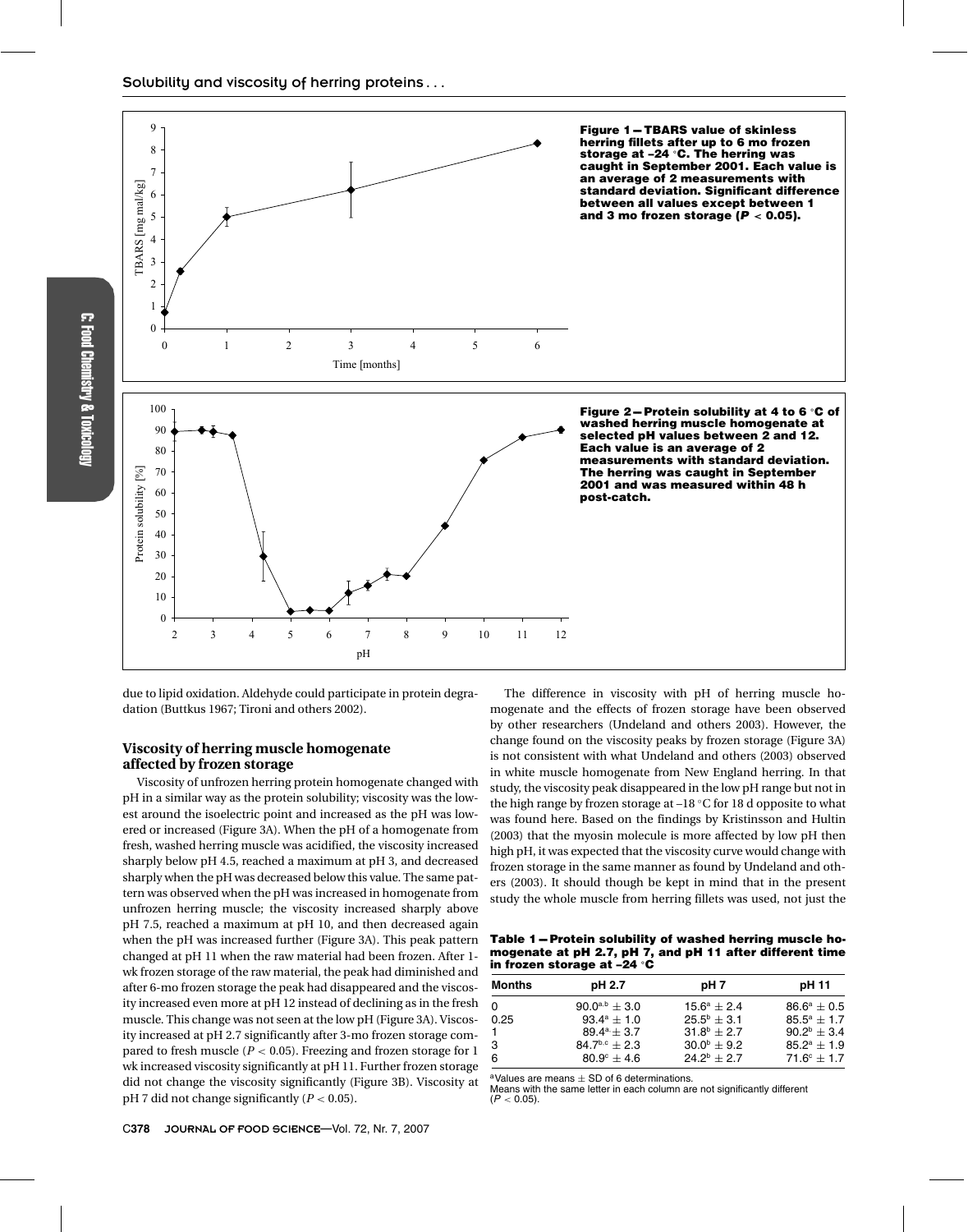

**Figure 3-(A) Viscosity of washed herring** muscle homogenate at different pH-fresh **and after up to 6 mo at –24 ◦ C. Each value is an average of 2 measurements. (B) Viscosity of washed herring muscle homogenate at pH 2.7, 7, and 11 after up to 6 mo frozen storage at –24 ◦ C. Each value is an average of 2 measurements with standard deviation. Means with the same letter in each line are not significantly different (***P <* **0.05).**

white muscle. Lipid content was therefore higher or 12.4% compared to 2.4% in white muscle. Kristinsson and Hultin (2003) reported that alkali treatment of cod myosin and washed cod muscle significantly improved their emulsifying properties compared with an acid treatment. The high lipid content of the homogenate might therefore be causing an emulsion at high pH causing different viscosity behavior than when using herring muscle homogenate with low lipid content.

#### **Electrophoresis**

No changes were found in SDS electrograms for herring proteins homogenate by freezing or by frozen storage for up to 6 mo (Figure 4), neither in bands identified as myosin (approximately 200 kDa) or actin (approximately 45 kDa) (see black arrows in Figure 4). Furthermore, no changes were found in the SDS profile when proteins were exposed to low pH, after washing of the homogenate or in the washing water (results not shown). However, it is known that freezing and thawing of herring causes liberation of proteolytic enzymes from the muscle tissue that can participate in proteolysis (Stefánsson and others 2000). The thawing of the herring fillets overnight at 0 ◦C did not cause detectable protein degradation (Figure 4).

**Conclusions**<br>This study showed that protein solubility and viscosity of ho-This study showed that protein solubility and viscosity of ho-mogenates of Icelandic herring fillets at pH 2.7 and pH 11 changed significantly during frozen storage of the raw material at –24 ◦C. The decreased solubility and increased viscosity



Figure 4-SDS-PAGE of homogenates made from fresh **herring (lane 1), herring frozen for 1 wk (lane 3) and 6 mo (lane 5) at –24 ◦C along with high range (45 to 200 kDa) molecular weight SDS-PAGE standards (lanes 2, 4, and 6)**